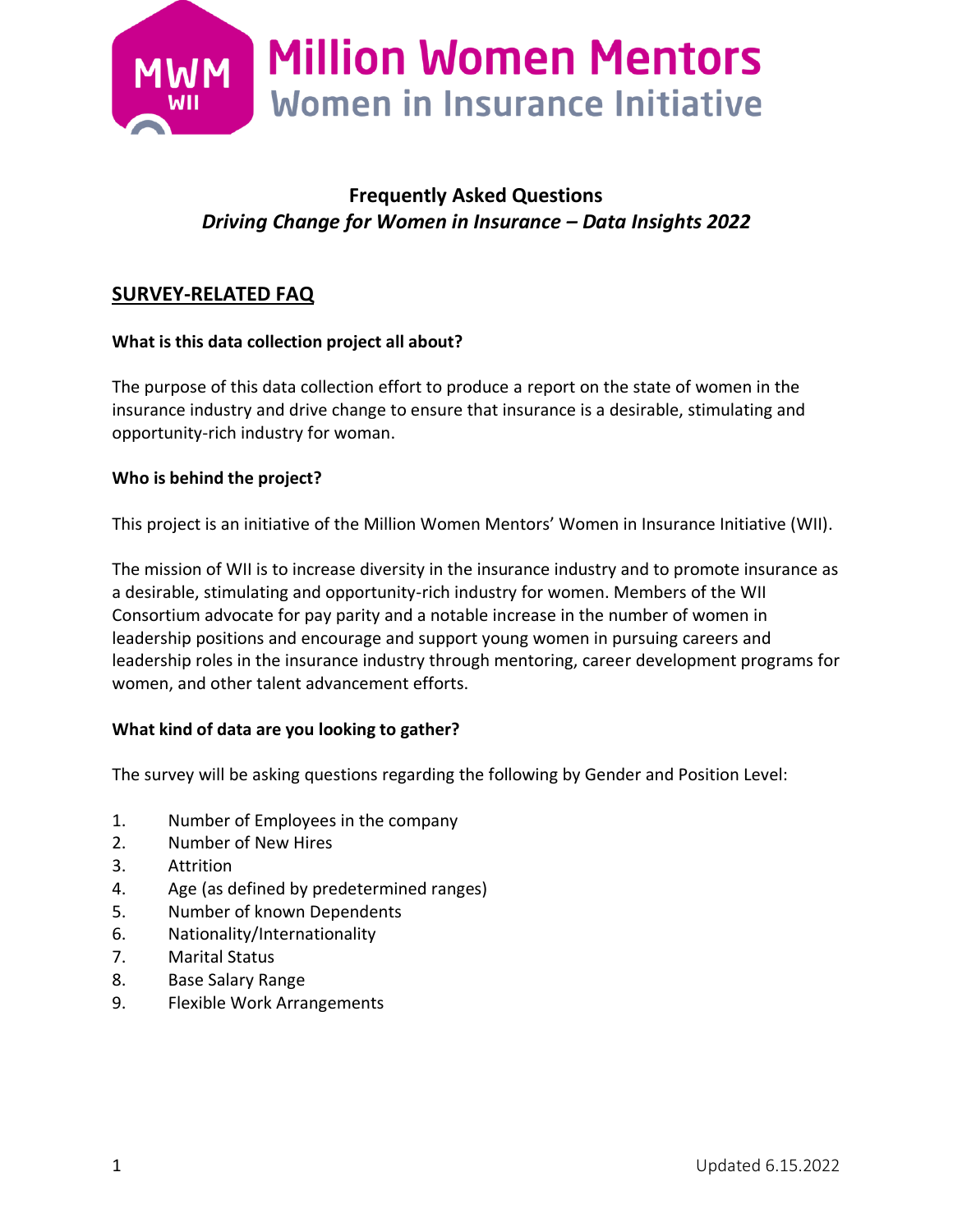

- 10. Leave of Absence/Family Medical Leave (FMLA)
- 11. Tenure with the Company
- 12. Number of Promotions
- 13. Education Level
- 14. Salary Equality
- 15. Specific Questions regarding Diversity

Detailed, accurate information will inform the sector, raise awareness about the state of the industry, highlight the work of the WII Consortium, and chart a course for change.

#### **Is the survey collecting individual level or company level data?**

The information provided in response to the survey should be given at a Company Level and should only include US data at this time. For additional questions or information, please contact [WII@stemconnector.com.](mailto:WII@stemconnector.com)

#### **Will my responses be kept confidential?**

Yes. Data will be used only in aggregate. No companies will be named.

#### **When should I expect the results to be released?**

The deadline to register is August  $1<sup>st</sup>$ , and the data submission deadline is September 30<sup>th</sup>. Results will be released in Q4 2022.

#### **What are the benefits of participation?**

Participating in the *Driving Change* initiative is an actionable step that your company can take to demonstrate its commitment to advancing and supporting women. Participating companies will receive a confidential report benchmarking its individual results against those of the industry in aggregate. Following the release, the Women in Insurance Initiative will offer guidance and recommendations for driving change at the organization and industry levels.

Participants will receive two passes to the STEMconnector and Million Women Mentors Annual Summit in Washington, DC.